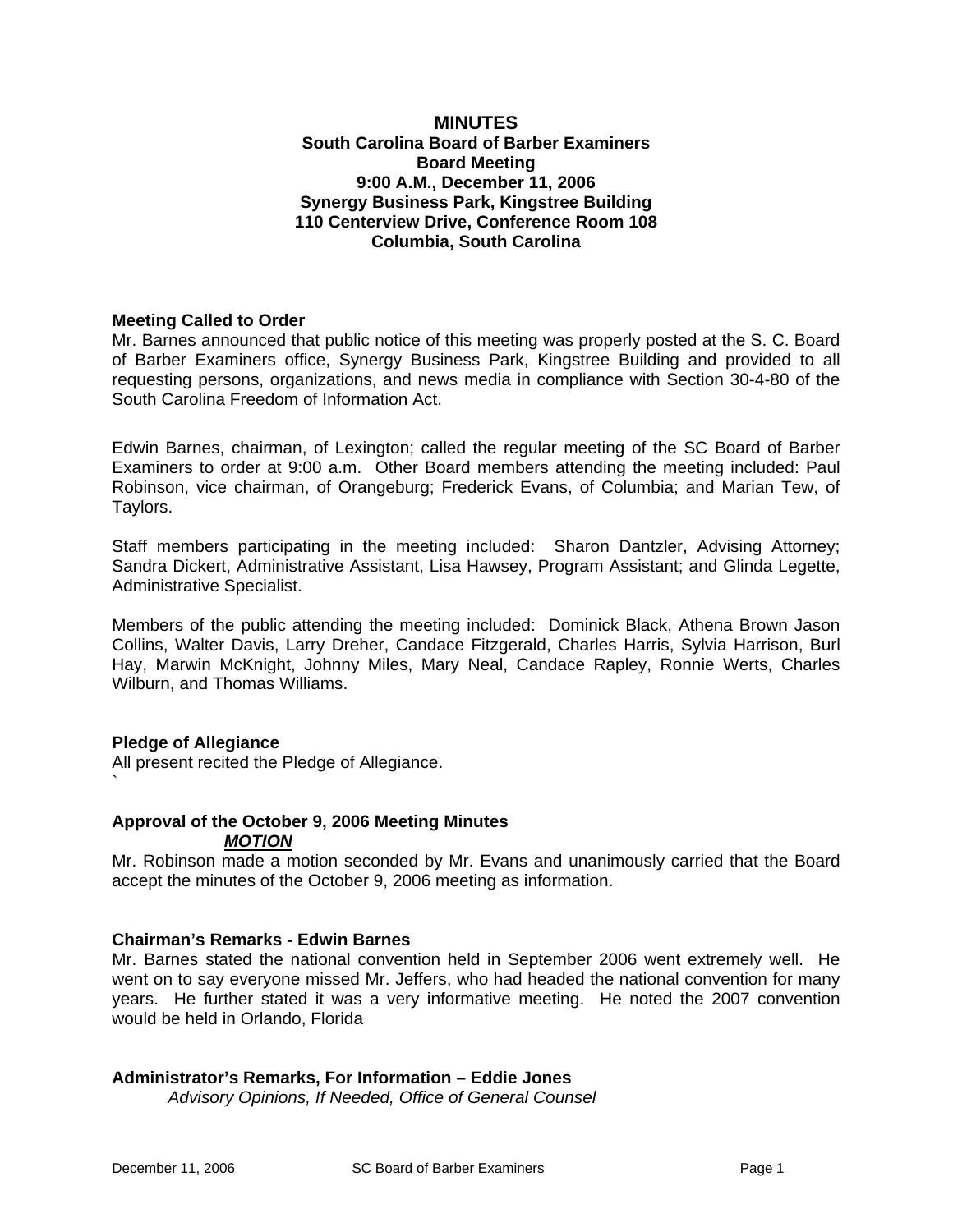USDOL Bureau of Apprenticeship and Training, Mary Neal

Mrs. Dantzler stated she would prefer to present this advisory opinion in executive session since it is legal advice.

Mr. Jones was not present for the meeting; however, Mrs. Hawsey stated Mr. Jones has contacted PCS in reference to the problems noted by the Board. She further stated Mr. Jones has not yet received a response.

#### *Legislative Update, If Needed, Legislative Liaison Office*

Mrs. Dantzler stated last week marked the first day bills could be pre-filed for the 2007 legislative session. She further stated that none of bills pre-filed at this point affect the Barber Board. She noted 101 bills were pre-filed on the first day.

#### *Inspection Report*

Mr. Sanders briefed the Board on the inspection report. He noted 362 inspections have been conducted since July 1, 2006.

#### *Approval of DRC Report*

Mr. Sanders presented the DRC Report to the Board and answered questions concerning the cases.

The Board determined it would discuss the DRC Report in executive session.

#### **New Business**

#### 1. Approval of Third Student Permit

a. Lamont Austin

On November 30, 2006 the Board received a letter from Lamont Austin seeking the Board's approval for a third student permit. Mr. Austin's letter states he has transferred to another school, which would require another permit.

Lamont Austin appeared before the Board at this time. Mr. Austin stated he transferred to another school due to lack of training. He believes he has approximately 600 hours, which would leave approximately 900 hours needed to complete his training. He presented documentation that indicates during the month of November 2006 from Style Trends Barber and Hair Styling he accumulated 256.5 hours and transferred 300 hours for a total 556 hours at the end of November 2006. He further stated he began attending one school in 2003 but quit as his grant was denied. He continued by saying he began attending Style Trends in August 2006.

#### *MOTION*

Mr. Robinson moved the Board grant Mr. Austin a third student permit. Mrs. Tew seconded the motion, which carried unanimously.

#### *b. Walter Davis, Jr.*

On November 17, 2006 the Board received a letter from Walter Davis, Jr. seeking the Board's approve for a third student permit. Mr. Davis' letter indicates he was unaware of the second student permit.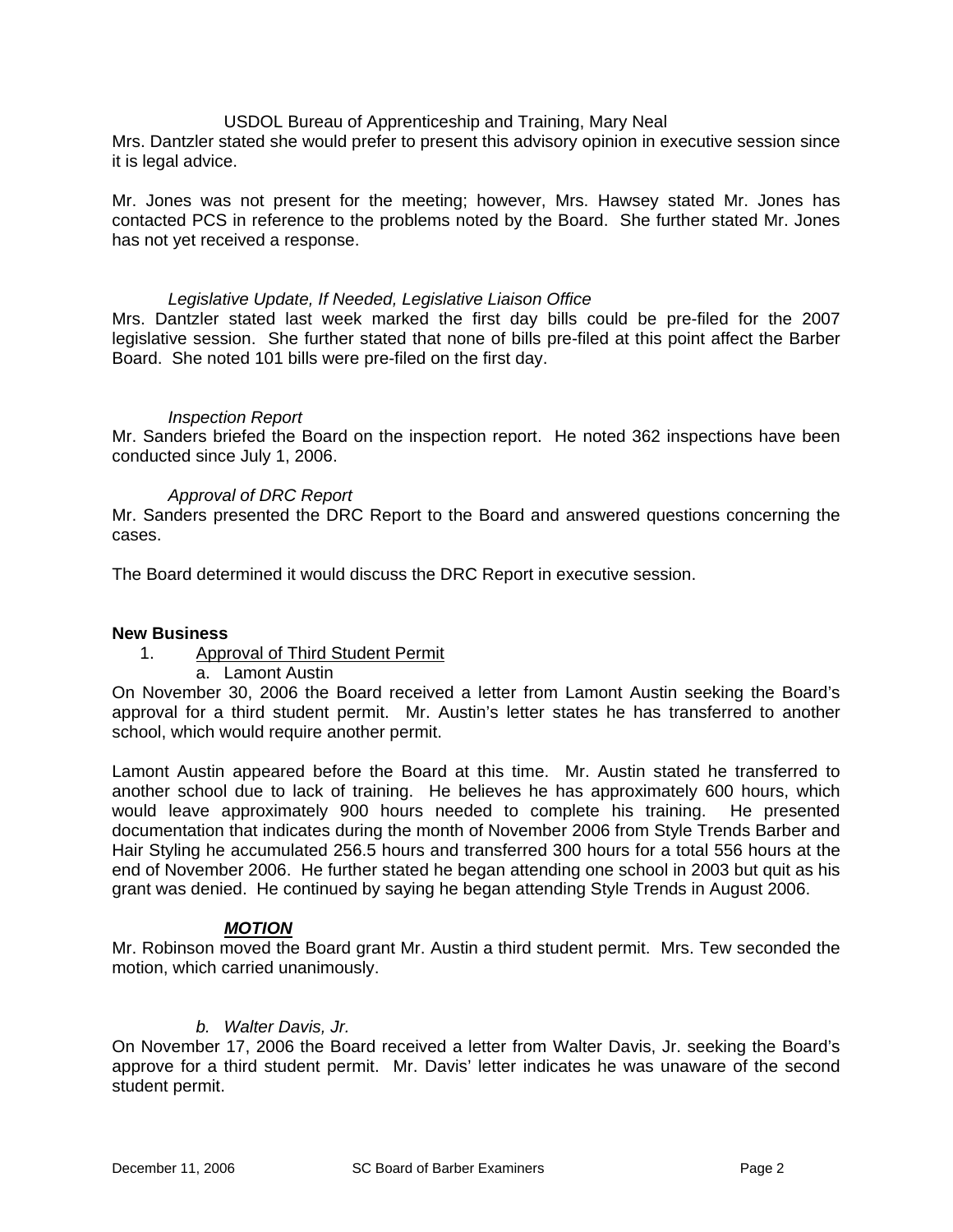Mr. Davis stated when he applied to attend Harley's Barber College in December 2005; he applied for financial assistance and was denied. He further stated he did not attend school since financial aid was denied. He assumes Harley's Barber College had submitted the permit application prior to his denial of financial assistance. He continued by saying he began his training in the OJT program and the barbershop closed three weeks after his arrival. He went on to say the second permit was for him to Harley's Barber Shop. He said he would again be training in the OJT program.

Mr. Robinson noted this was the second person who had trouble obtaining financial aid.

# *MOTION*

Mr. Robinson made a motion seconded by Mr. Evans and unanimously carried that Walter Davis be granted a third student permit.

## *c. Candace Fitzgerald*

In a letter dated November 20, 2006 the Board received a letter from Candace Fitzgerald seeking the Board's approval for a third student permit. Ms. Fitzgerald's letter states she was enrolled under the OJT program and left the barbershop due to unreliable instructors. The letter also states she is enrolling in a barber school.

Ms. Fitzgerald stated she has had two OJT instructors. She further stated she was not aware the first instructor was closing the barbershop or that the second instructor was closing the shop. She went on to say the second instructor would close the shop for remodeling. She continued by saying the first instructor was Freddy Griffith at Freddy G's Barbershop and the second instructor was in the Who Barbershop was on Farrow Road. She said she would be attending Bamms Art of Fades Academy of Tonsorial Arts located on Broad River Road in Columbia. She stated both of the instructors wanted her to work when they were not in the barbershop.

The Board asked staff to research Ms. Fitzgerald's hours.

# *MOTION*

Mr. Evans moved that Candace Fitzgerald be granted a third student permit. Mrs. Tew seconded the motion, which carried unanimously.

#### *d. Ronnie Werts*

On November 14, 2006 the Board received a letter from Ronnie Werts seeking the Board's approval for a third student. Mr. Werts' letter stated he worked at Joe's Barbershop in Mauldin but had to move from that area due to a divorce.

Mr. Werts stated he worked for approximately one year under an OJT instructor at Williams Barbershop in Greenville. He went on to say he has learned that the instructor did not turn in hours as required. He further stated he transferred to a barbershop in Mauldin where he believes he earned approximately 400 to 600 hours. He continued by saying he now wants to enroll at Bamms Art of Fades Academy of Tonsorial Arts located in Columbia.

# *MOTION*

Mr. Evans made a motion seconded by Mr. Robinson and unanimously carried that Ronnie Werts be granted third student permit.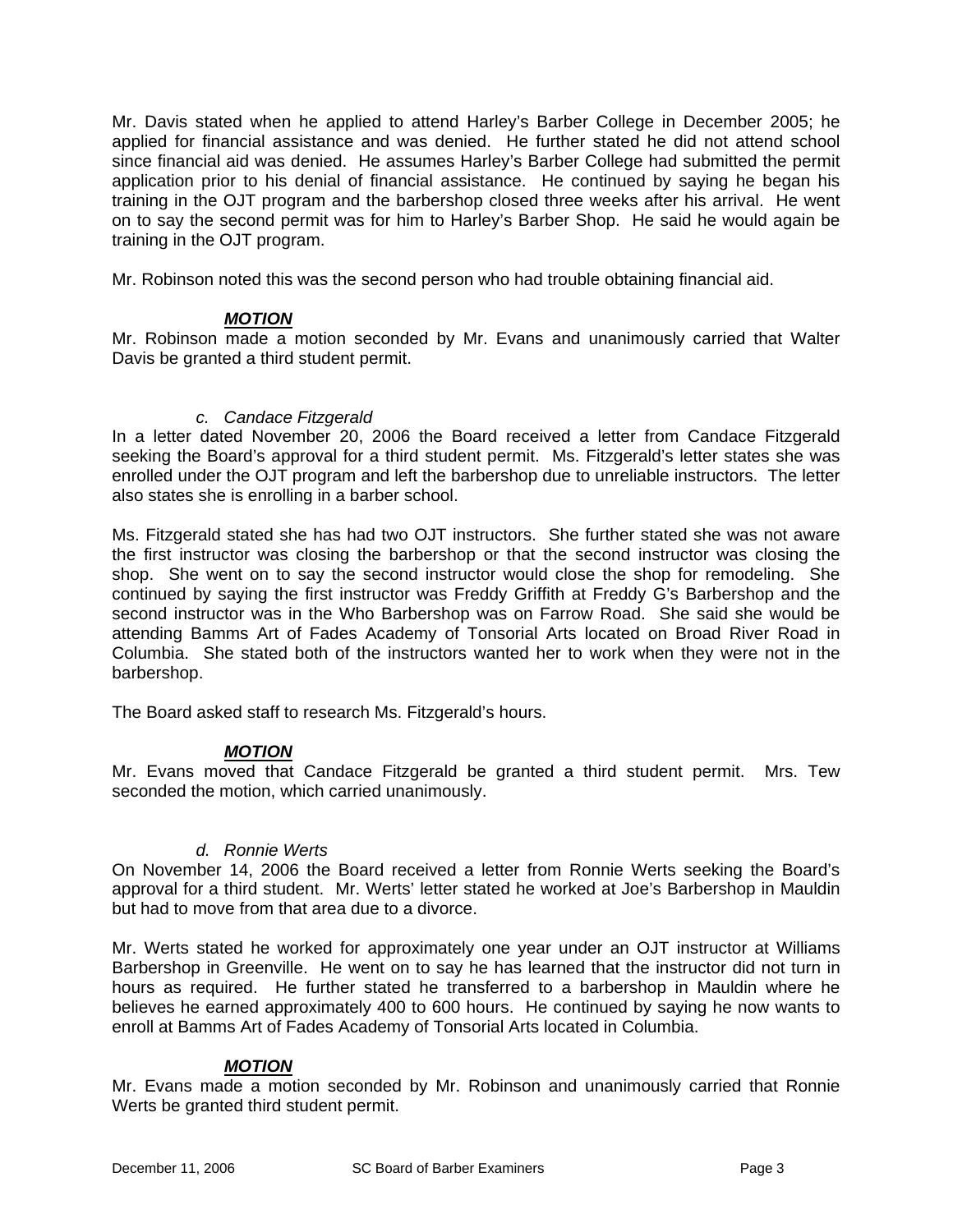# 2. Approval of Barber School Application

# *a. Strictly Business Barber College*

On October 26, 2006 the Board received a barber school application from Jason Collins. Mr. Collins is seeking to open the Strictly Business Barber College in Georgetown.

Jason Collins stated he is transferring his barbershop to a barber school.

Mr. Evans stated Mr. Collins' previous location was top notch. He went on to say he did not find any discrepancy after his review of the school

# *MOTION*

Mr. Evans moved the Board approve Mr. Collins' barber school application. Mr. Robinson seconded the motion, which carried unanimously.

# 3. Approval of Hair Braiding Instructors

## *a. Charles Harris and Sylvia Harrison*

On October 12, 2006 the Board received a hair braiding course outline from Charles Harris and Sylvia Harrison.

Mr. Harris holds a barber instructor license and Mrs. Harrison holds a cosmetology license and is training to be a barber.

#### *MOTION*

Mr. Robinson made a motion seconded by Mr. Evans and unanimously carried that the Board allow Mr. Harris and Mrs. Harrison teach hair braiding.

#### *b. Jason Collins*

On December 5, 2006 the Board received an outline to become a hair braiding instructor.

Mr. Robinson reviewed the hair braiding course outline submitted by Mr. Collins. Mr. Collins stated the course would be taught at the Strictly Business Barber School.

#### *MOTION*

Mr. Robinson moved that Jason Collins be allowed to offer the hair braiding course. Mrs. Tew seconded the motion, which carried unanimously.

#### *c. Athena Brown*

In a letter dated October 9, 2006 Athena Brown is requesting Board approval to become a hair braiding instructor.

Mr. Robinson stated Ms. Brown's outline indicates the class would be eight hours. He noted the class should be six-hours and that she must shorten the class and that she must then resubmit the class outline for the Board's approval.

4. Approval of Barber Applicants

*a. Dominick Black*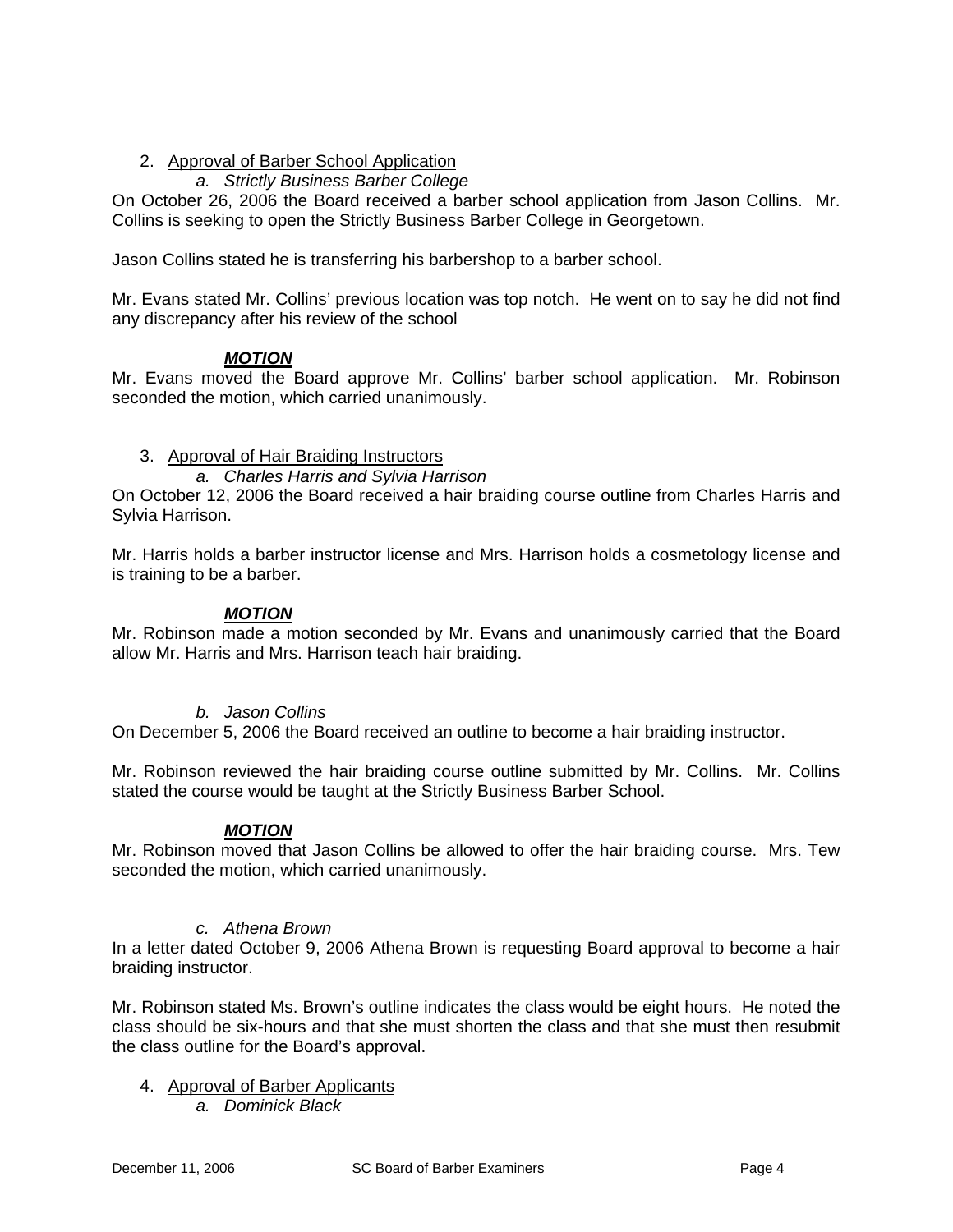On October 16, 2006 PCS received a registered barber exam application from Dominick Black. Mr. Black's application included a SLED Report that indicates in 2002 he was charged with possession of marijuana.

Dominick Black appeared before the Board at this time. Mr. Black stated he was arrested on a misdemeanor charge for the possession of marijuana; however, he did not serve any time in jail. He further stated this was his only arrest.

The Board determined it would discuss this matter in executive session

#### *b. Burl Hay*

On November 1, 2006 the Board received a reciprocity application from Burl Hay. Mr. Hay is currently licensed in Florida. Since his application included a criminal history information sheet from the Florida Department of Law Enforcement indicating charges and conviction of DUI and petty theft, staff could not process the application through its process and informed Mr. Hay he must appear before the Board.

Mr. Hay appeared before the Board at this time. He stated he was working part time in a barber shop and had a drinking problem. He further stated he took money out of the cash register and was charged with petty theft. He went on to say he served his jail time and has paid restitution to the gentleman. He said he became sober in 1984 and now attends AA meetings. He continued by saying he married approximately one year ago and that he and his wife moved to South Carolina to be near her daughter.

#### *MOTION*

Mr. Robinson made a motion seconded by Mrs. Tew and unanimously carried that the Board grant licensure to Mr. Hay.

#### *Charles Wilburn*

On October 11, 2006 PCS received a registered barber exam application from Charles Andre Wilburn, Sr. Since neither PCS nor staff could process the application through the routine process Mr. Wilburn was notified he must appear before the Board.

Mr. Wilburn appeared before the Board at this time. Mr. Wilburn stated he has been arrested several times for selling drugs and spent 13 years in prison. He went on to say he has two grown children in college and a two year old child. He is currently in a custody battle for the child. He said is currently working at the Northside Barbershop and is a changed man. He went on to say he did not sell drugs in a barbershop or near a school. He said he is on parole until 2009 and sees his parole officer every six months. He continued by saying he undergoes random drug tests by hair scan.

The Board determined it would discuss this matter in executive session.

#### *Thomas Williams*

On October 18, 2006 PCS received a registered barber exam application from Thomas Williams. Mr. Williams' application package included a SLED Report that indicates he has been arrested for possession with the intent of distributing marijuana and cocaine. Since neither PCS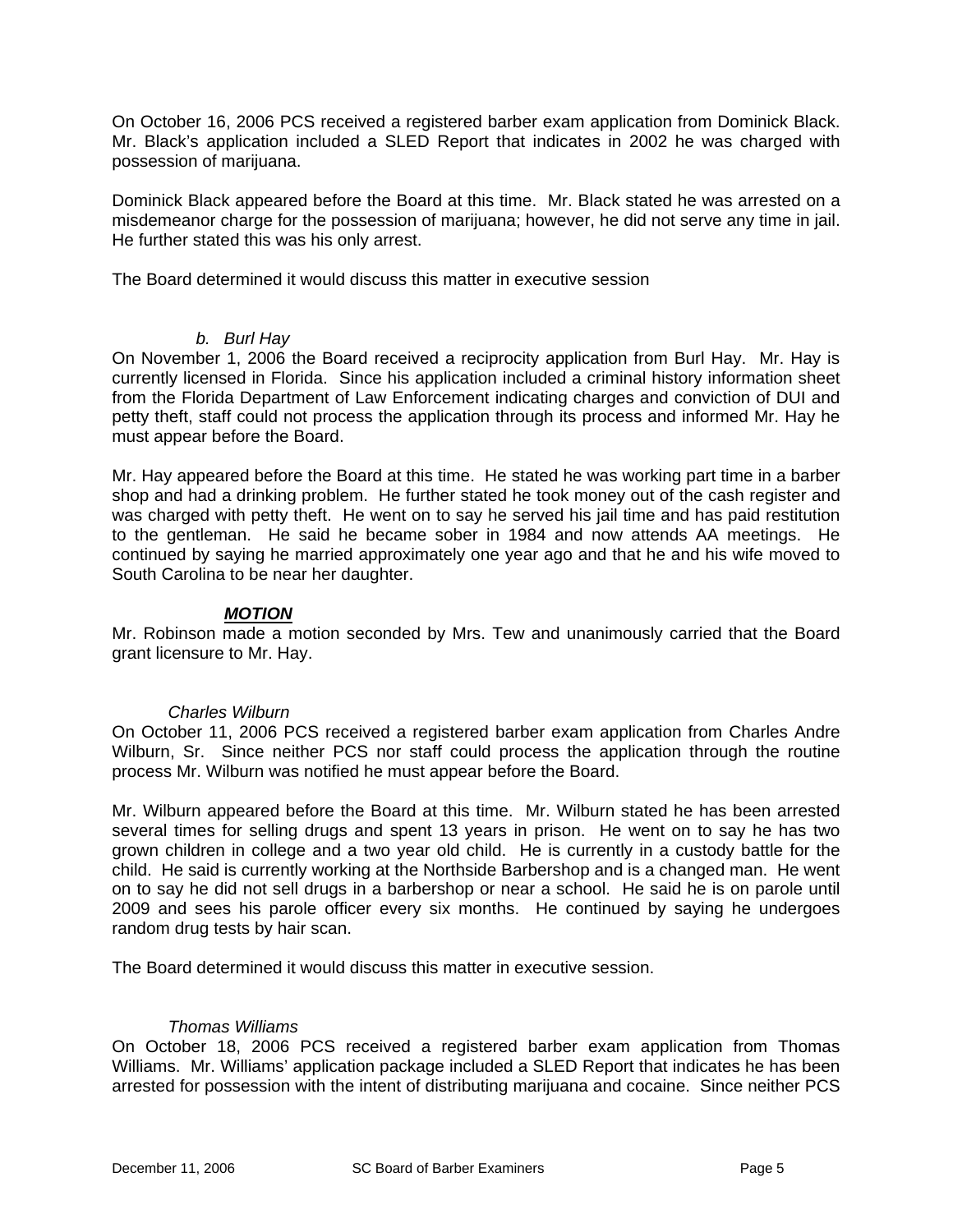nor staff could process the application through staff level, Mr. Williams was notified he must appear before the Board.

Thomas Anthony Williams, Sr. appeared before the Board at this time. Mr. Williams stated he is applying for a barber apprentice license. He further stated he has been off of probation five years. He continued by saying he was charged and convicted of distributing cocaine approximately ten years ago; however, it did not take place near school.

The Board determined it would discuss this matter in executive session.

#### *Michael Christopher Young*

On November 13, 2006 PCS received a registered barber exam application from Michael Young. Mr. Young's application package included a SLED Report that indicates he has been arrested for possession with the intent of distributing marijuana and cocaine. Since neither PCS nor staff could process the application through staff level, Mr. Williams was notified he must appear before the Board.

Mr. Young stated he is applying for licensure as registered barber. He went on to say he, along with three other individuals, was been charged and convicted of selling cocaine and charged with selling hashish near school. He further stated he no longer take responsibility for the items that were found. He continued by saying he did not have the money to fight the charges so his attorney advised him to plead guilty. He noted served five years of years of probation without incident. He said he was in his brother's house at the time and he was arrested with other individuals. He stated no one admitted to owning the illegal drugs. He also stated he completed drug screenings to the satisfaction of court. He went on to say all charges were in Richland County.

Mrs. Dantzler stated there were four charges of which some were nolle prossed due to a plea agreement. She went on to say Mr. Young's SLED Report shows convictions on possession with intent to distribute and one other charge. She said on each conviction the time was suspended based upon payment of a fine and probation. She noted his probation officer wrote a letter that he completed his probation on October 12, 2006 and is no longer required to report.

The Board determined it would discuss this matter in executive session.

| Approval of 2007 Meeting Dates<br>5.                              |                   |
|-------------------------------------------------------------------|-------------------|
| The Board reviewed the following proposed meeting dates for 2007. |                   |
| February 12, 2007                                                 | August 13, 2007   |
| April 9, 2007                                                     | October 8, 2007   |
| June 11, 2007                                                     | December 10, 2007 |

#### *MOTION*

Mr. Robinson made a motion the Board approve the proposed meeting dates. Mr. Barnes stated he has been asked to attend the mid winter conference for the National Board of Barber Examiners, which would be held February 10-13, 2007 and would not be in attendance for the February 12, 2007 board meeting. Mr. Evans seconded the motion, which carried unanimously.

#### **Discussion Item**

*Permit Needs for Beaufort-Jasper Academy for Career Excellence – Marwin McKnight*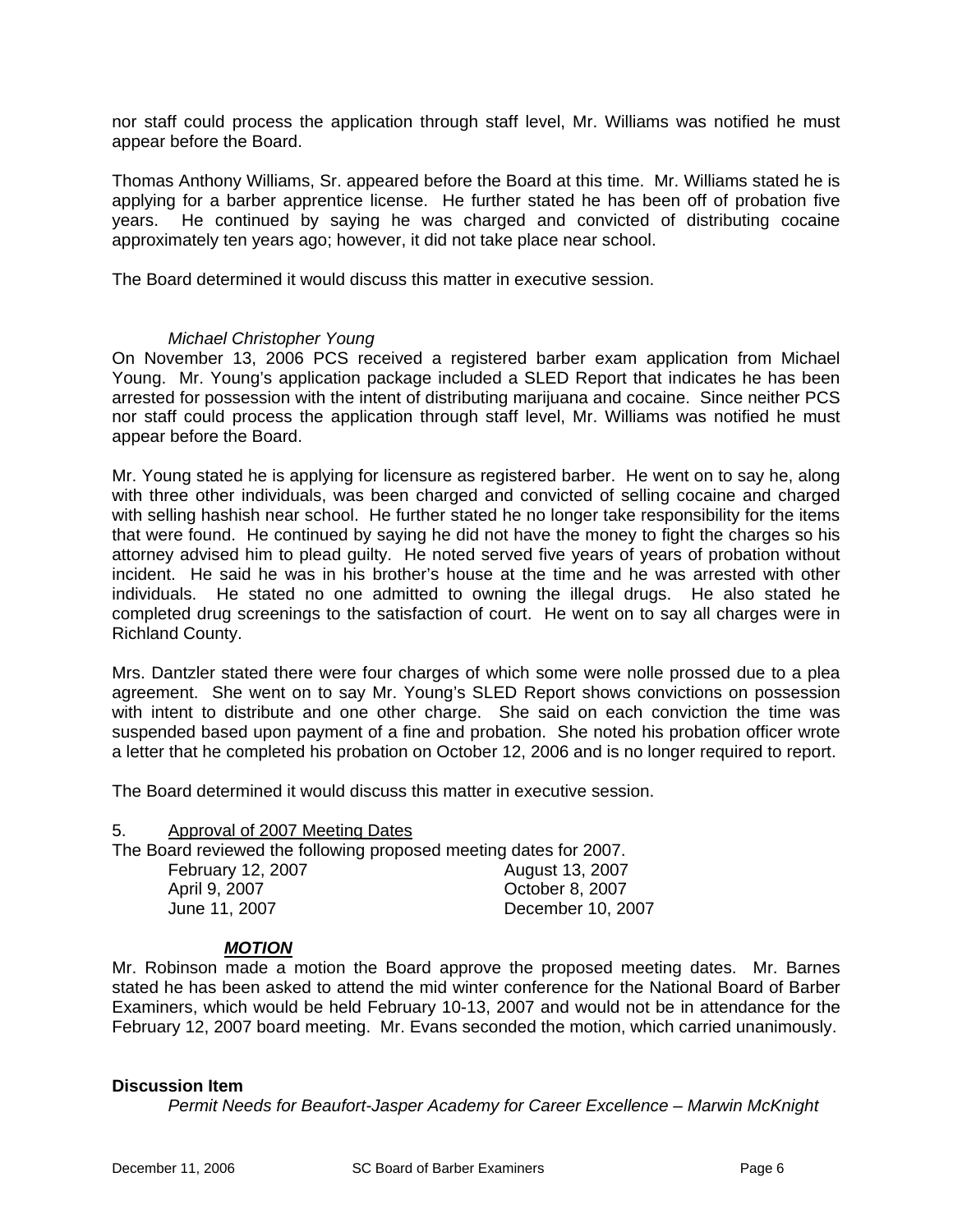On November 20, 2006 the Board received a letter from Marwin McKnight of the Beaufort-Jasper Academy for Career Excellence seeking the Board's approval for third student permits for four students.

Marwin McKnight appeared before the Board at this time. He stated he is asking for third student permits for some students at Beaufort Jasper Academy.

Mr. Evans stated he thought a Memorandum of Understanding was granted to the Beaufort-Jasper Academy for Career Excellence, which took care of the student permits. He went on to say that all he needs to do is submit the appropriate paperwork.

#### **Public Comments**

Mary Neal stated she has created a barbershop apprenticeship program that she addressed to the Board. She continued by saying she met with the Bureau of Apprenticeship and Training who informed her it was a new program and that she met the standards of apprenticeship. She said she presented the Board with this information and was told the Board needed an opinion by its legal counsel as it would change permission fro her and for the entire state. She further stated her program is a recognized educational program. She noted she has involved the Greenville County Council and Greenville Technical College with this endeavor. She said she needs letter from Barber Board to continue with her program.

Mrs. Dantzler stated this is the topic she asked the Board to discuss in executive session.

Mr. Barnes noted the Board received information on a retired barber in Timmonsville who retired from the barber profession after serving for more than 65 years. He asked staff send him a letter of commendation.

#### **Executive Session**

The Board moved in executive session at 10:55 a.m.

#### **Return to Public Session**  *MOTION*

Mr. Evans made a motion seconded by Mr. Robinson and unanimously carried that the Board return to public session.

Mr. Barnes noted that no motions were offered or made during executive session.

#### *Mary Neal*

Mr. Evans stated should the Board approve Ms. Neal's program that the students must comply with state law, the students could only earn eight hours of training a day and that since the federal program lasts for 52 weeks the students must apply for second permits.

#### *MOTION*

Mr. Evans moved that Ms. Neal's barber college application be approved. Mr. Robinson seconded the motion, which carried unanimously.